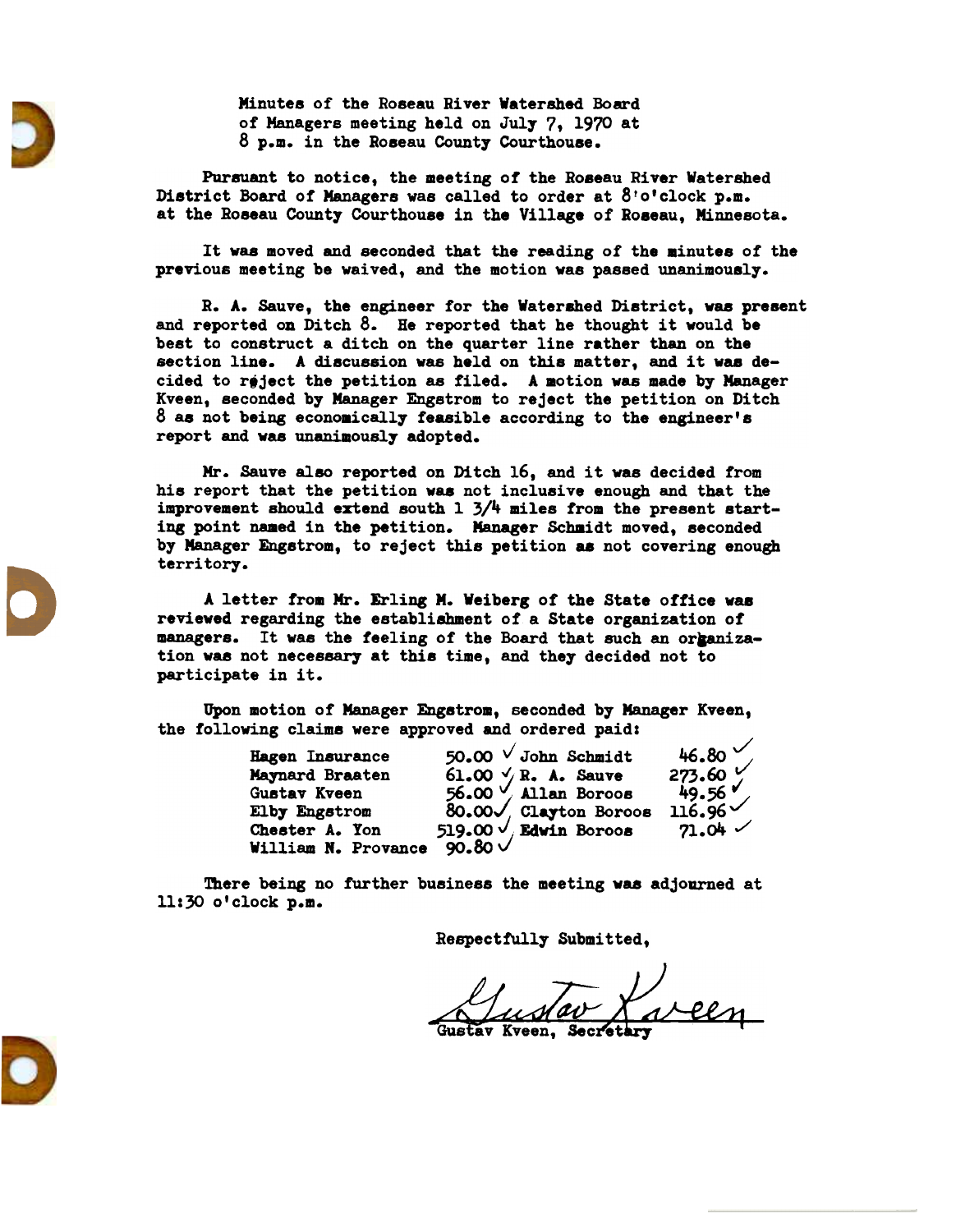## MINUTES OF THE ROSEAU RIVER WATERSHED DISTRICT BOARD OF MANAGERS MEETING HELD ON SEPTEMBER 14, 1970

The meeting was called to order by Chairman, William Provance, and all the managers were present. In addition to the managers, Mr. Erling Wieberg of the State Division of Waters was also present Also present were Selvin Erickson, Harold Grothem, and Ray Sauve.

The engineer of the district, Ray Sauve, reported on Ditch 16 plan. A motion was made by Manager Braaten, Seconded by Manager Schmidt, that the petition as presented for improvements on Ditch 16 be declared sufficient. This motion was unanimously passed and the project was designated as 1-C16. The engineer's report on this ditch was accepted upon motion of Manager Schmidt, seconded by Manager Braaten and unanimously passed by the Board.

A petition for certain improvements on County Ditch No. 8 was read and discussed. Manager Kveen made a motion, seconded by Manager Braaten, that the petition be accepted for such improvsnents and that the ditch be designated as Watershed District 2-C8. This motion was unanimously passed.

The engineer was instructed to make a report on WD2C-8.

It was decided that a preliminary fund on WD1-C16 and WD2-C8 be applied for in the amount of  $$4,000.00$  each. Manager Schmidt moved, seconded by Manager Braaten that these funds be applied for and the motion unanimously passed.

The following bills were presented to the Board of Managers<br>for approval:<br> $\frac{1}{2}$ 

| <b>Allan Boroos</b>  | \$179.80                                                     |
|----------------------|--------------------------------------------------------------|
| Clayton Boroos       | $\begin{array}{c} 313.04 \ \{224.96\} \\ -14.00 \end{array}$ |
| <b>Edwin Boroos</b>  |                                                              |
| Edwin Boroos Mileage |                                                              |
| Ray Sauve            | $973.00$ $\check{ }$                                         |

Manager Schmidt moved, seconded by Manager Kveen that these bills be paid. The motion was unanimously passed.

Hr. Erling Wieberg then discussed the procedures that were to be followed on the Roseau River plan in very complete detail.

It was moved by Manager Kveen, seconded by Manager Braaten, that the Board of Managers request and levy a three mill levy for administrative purposes for the coming year.

A motion was made by Manager Kveen and seconded by Manager Braaten that the Board of Managers of the Roseau River Watershed District does hereby concur with the plans as presented by the U. S. Corps of Engineers for Roseau River Project. Motion passed unanimously.

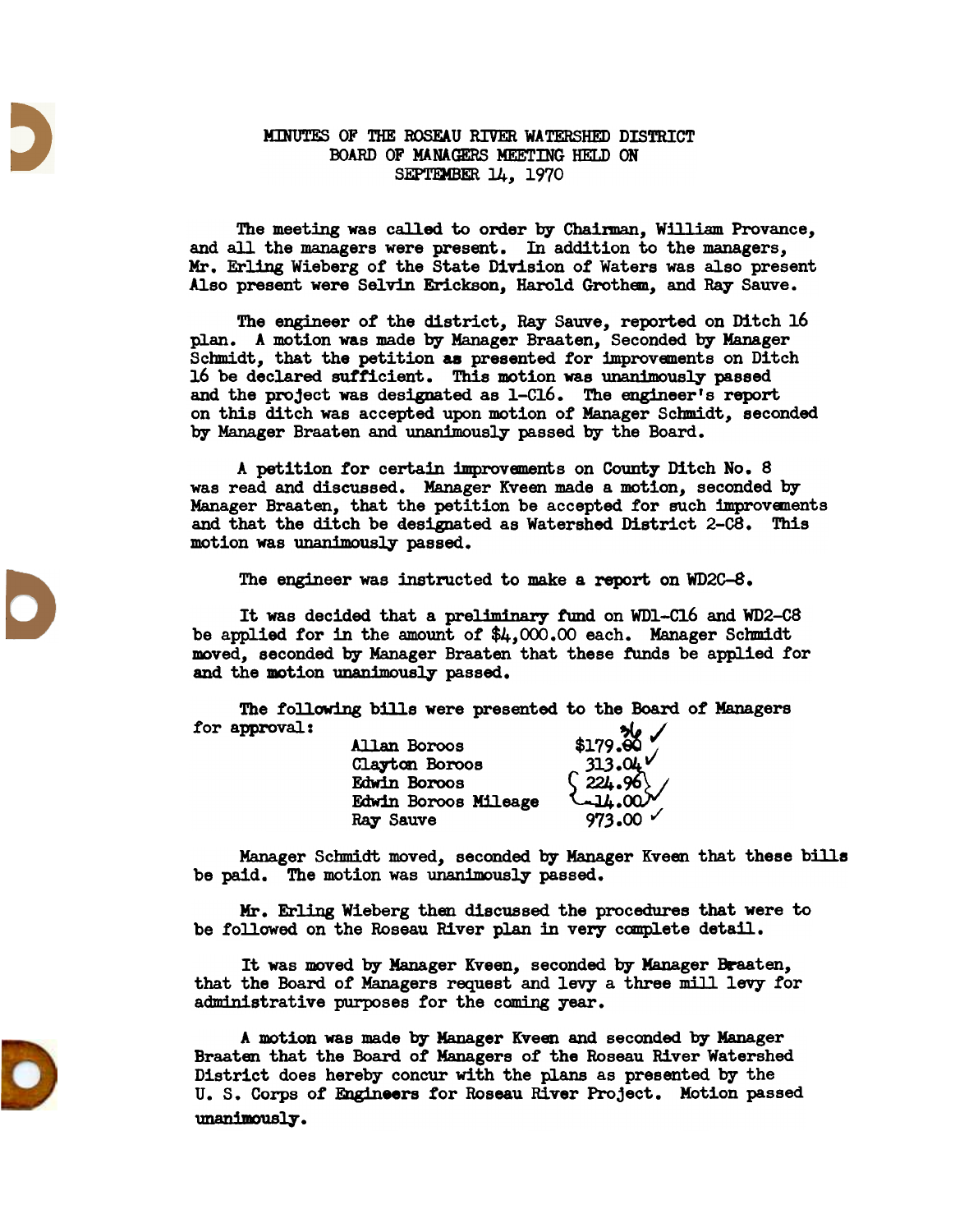Minutes of the Roseau River Watershed District Board of Managers Meeting Held on September 14, 1970 - (cont.) Page two

There being no further business, the meeting was adjourned

Respectfully submitted,

<u>Auster Kveen</u>



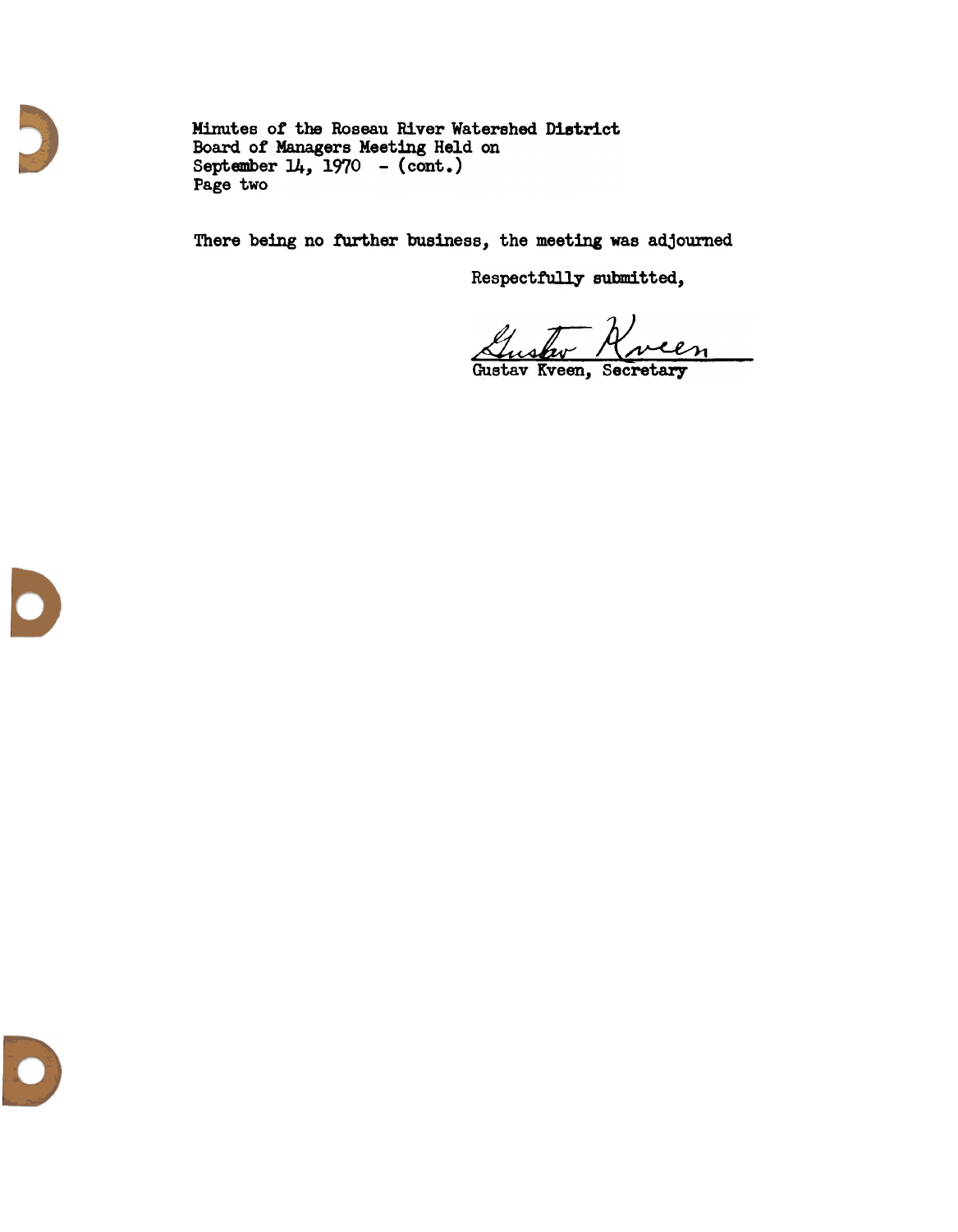

## MINUTES OF THE ROSEAU RIVER WATERSHED DISTRICI BOARD OF MANAGERS MEEtING HELD ON NOVEMBER 18, 1970.

The meeting was called to order by Chairman, William Provance, at 8 o'clock p.m. and all managers were present.

The minutes of the meeting of September 14,1970 were read and approved.

A group of land owners representing Ditch 8 were present and discussed the project petition. A motion was made by Manager Kveen and seconded by Manager Engstrom that the petition on County Ditch #8 also known as Watershed District 2-C8 be rejected for failure of the land owners and residents of the area to come to an agreement as to the construction and location of the ditch. This motion was unanimously passed.

A petition on a new project in the Townships of Ross, Dieter, MOose and Pohlitz was read. This petition was signed by the Board of County Commissioners of Roseau County, Minnesota and Manager Larson moved for its acceptance, seconded by Manager Braaten and the motion was unantmously passed declaring the petition to be adequate.

A letter from the Corp of Engineers regarding the Roseau River' Project was read and discussed. Manager Kveen moved, seconded by Manager Larson, that the RoseaujRiver Watershed District act as a sponsor for this project and cooperate with the Corp of Engineers on the Roseau River Project.

There being no further business, the meeting was adjourned.

Respectfully Submitted,

Gustav Kveen, Secretary

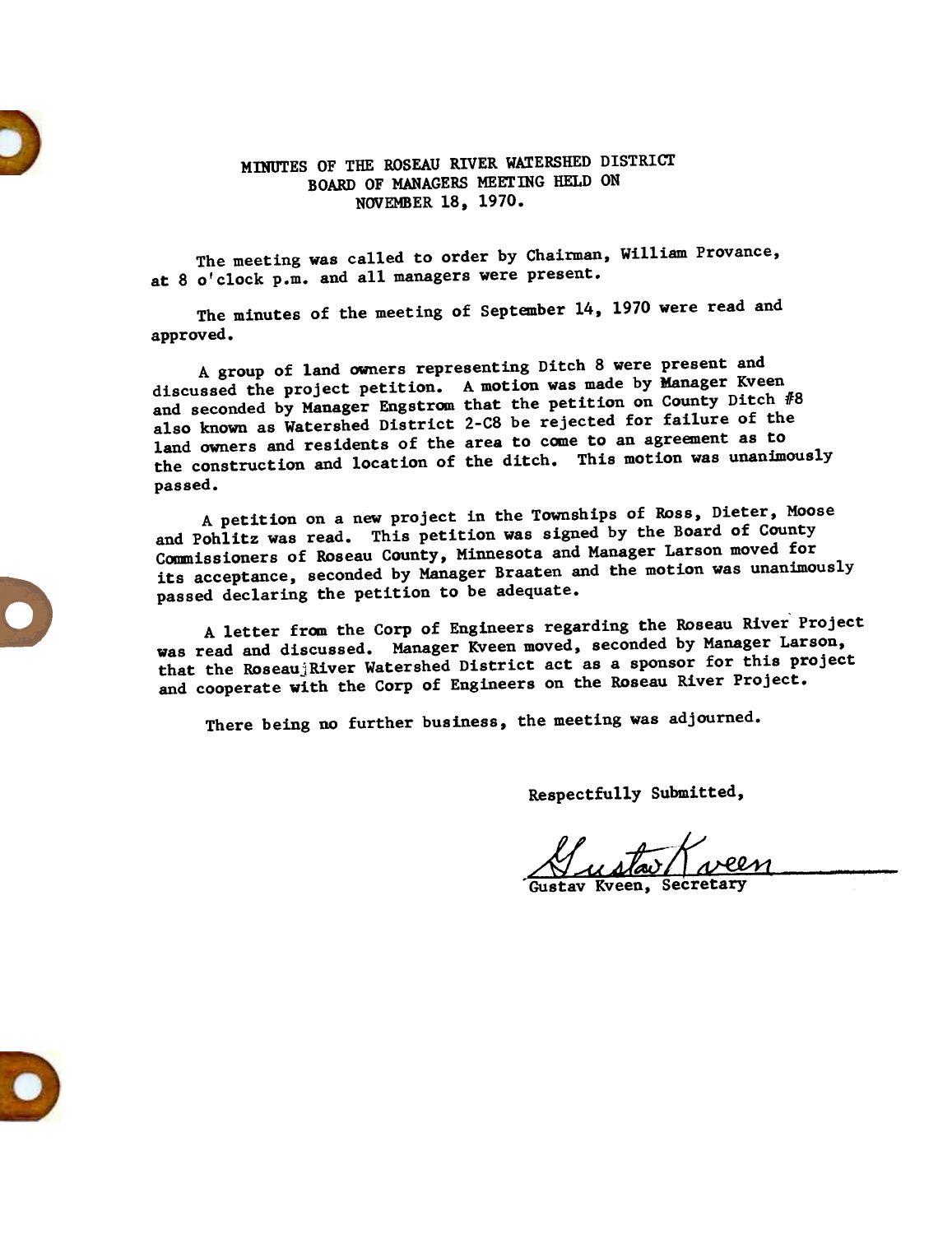

## MINUTES OF THE ROSEAU RIVER WATERSHED DISTRICT BOARD OF MANAGERS MEETING HELD ON NOVEMBER 21, 1970.

The meeting was called to order by Chairman, William Provance, at the Midland Station in Badger at 9 a.m. Vernon Erickson and Ray Sauve were also present and a trip to the site of the proposed project consisting of twenty-six miles of new construction in the Townships of Ross, Dieter, Moose and Pohlitz was made. An inspection was had and a discussion concerning the project was entered into.  $W D - 3$ 

It was unanimously agreed to have the project engineer, Ray Sauve, prepare a preliminary survey and plans of the project in order that the Board could be better informed as to the extent and necessity of the project.

There being no further business, the meeting was adjourned.

Respectfully submitted,

<u>Kuslav (wel</u>)<br>Gustav Kveen, Secretary